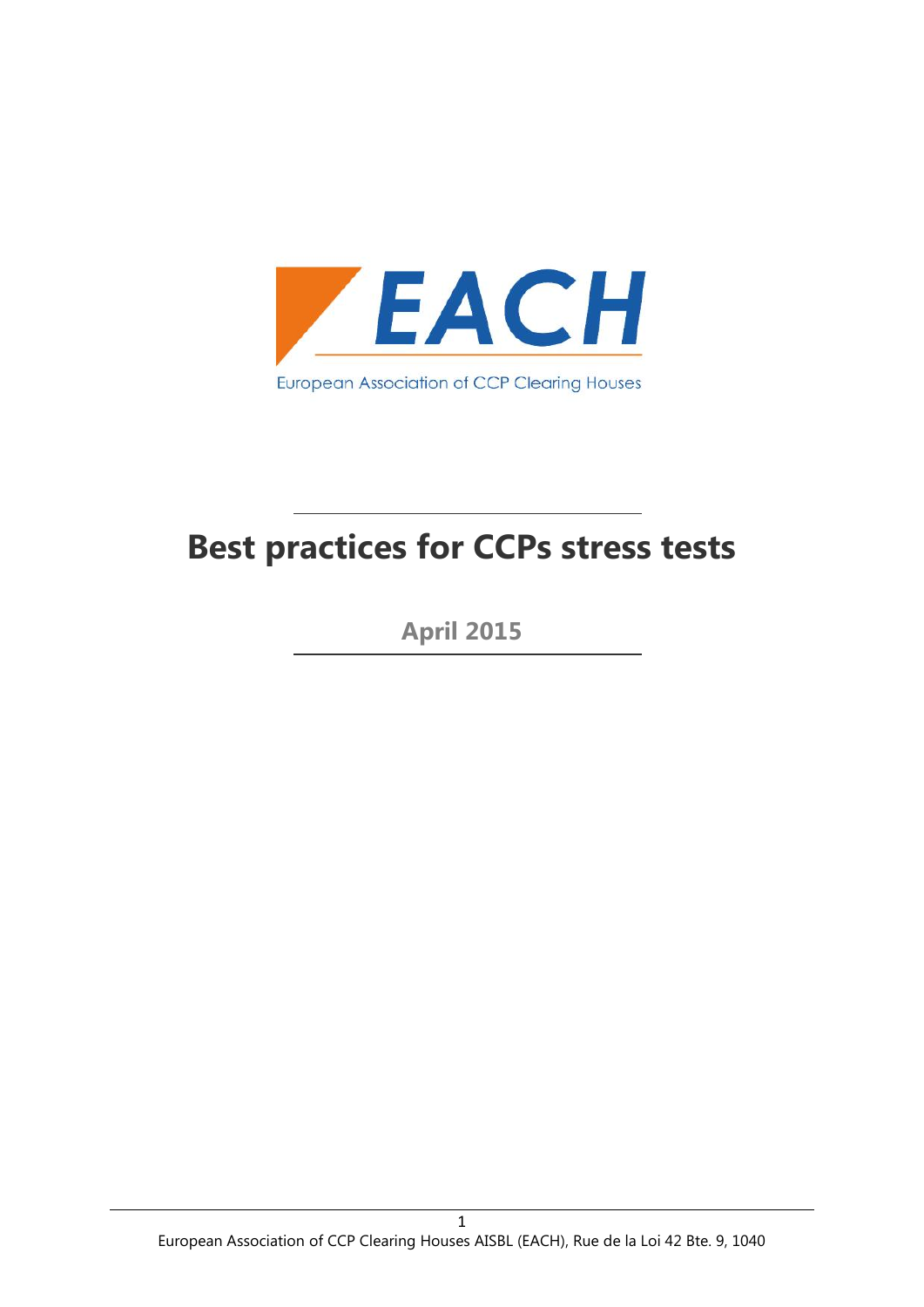| 1. |       |  |
|----|-------|--|
| 2. |       |  |
| 3. |       |  |
| 4. |       |  |
|    | 4.1.  |  |
|    | 4.2.  |  |
|    | 4.3.  |  |
|    | 4.4.  |  |
|    | 4.5.  |  |
|    | 4.6.  |  |
|    | 4.7.  |  |
|    | 4.8.  |  |
|    | 4.9.  |  |
|    | 4.10. |  |
|    | 4.11. |  |
| 5. |       |  |

Note of the EACH President:

In May 2014, the EACH Risk Committee established a task force on "Best practices for CCPs stress tests". This EACH Paper aims to summarise the EACH task force´s findings and present recommendations to address some of the best practices that have been identified.

EACH intends to present the key themes of the Paper to the CPMI-IOSCO, European Commission and ESMA as part of its continuing dialogue on CCP stress testing.

Herewith I would like to thank the task force for creating a good and informative Paper, which will be of use for many interested parties.

Marcus Zickwolff EACH President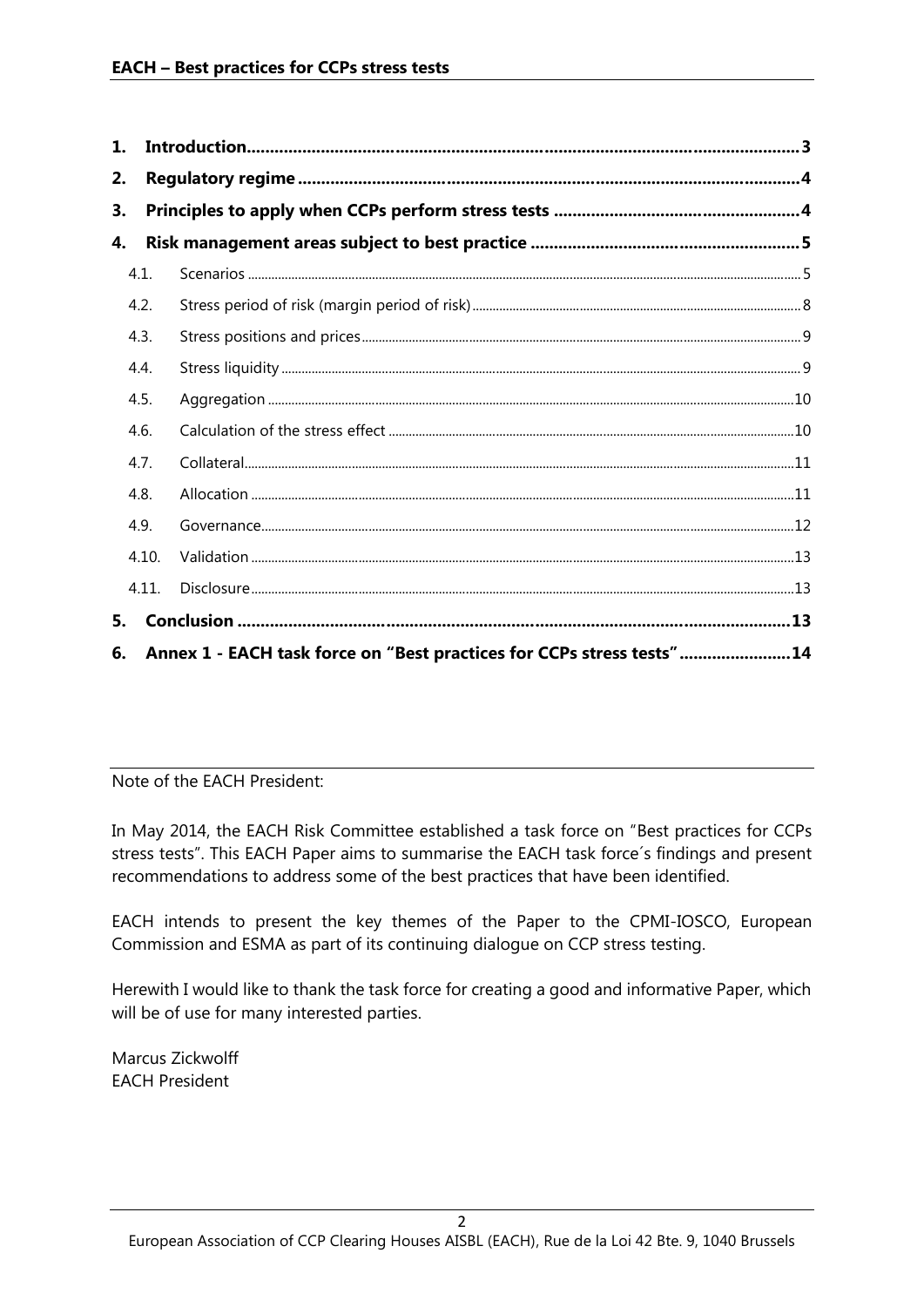## **1. Introduction**

### **Objective**

## This paper aims **to provide an overview of best practices with regard to how CCPs perform stress tests**.

This paper addresses stress tests performed by CCPs to determine the size of their default fund(s), designed to quantify the credit risk associated with the default of one or more Clearing Members. These generally include tests on price, volume, collateral and liquidity.

The European Market Infrastructure Regulation (EMIR) foresees that CCPs apply different sets of stress tests in order to ensure safe and sound risk management.

EMIR in particular refers to 'extreme but plausible market conditions'<sup>1</sup> . **Regulators, users and infrastructures would greatly benefit from clarification on this reference through a higher degree of standardisation of stress testing principles**. The aim of this paper is to describe how to achieve such level of standardisation through an agreed set of best practices for stress tests which include:

- **Principles** to apply when CCPs perform stress tests
- **Risk management areas** subject to best practice

### **Structure**

- Section 2 below describes the EU regulatory regime governing stress tests performed by CCPs.
- Section 3 lists the principles to apply when CCPs perform stress tests.
- Section 4 analyses the risk management areas subject to best practice. A proposal for harmonisation is included for each of the areas.
- Section 5 sets out our conclusion.

<sup>1</sup> EMIR Article 42.3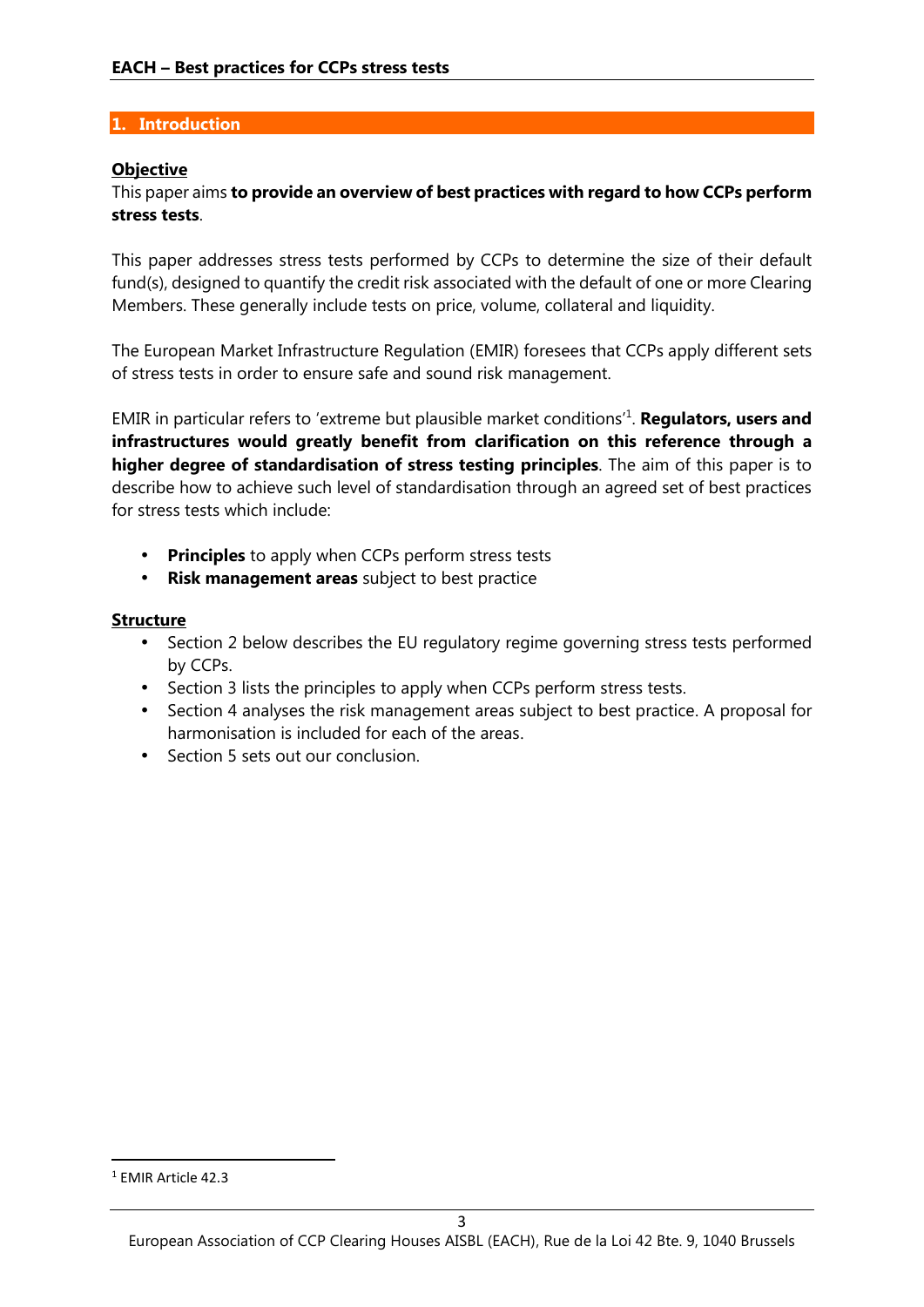#### **2. Regulatory regime**

According to EMIR article 42(3) and 43(2), CCP should perform stress tests to quantify whether they have sufficient resources to cover the losses from the default of at least one or two Clearing Members.

The Delegated Regulation 153/2013 article 29 and following provide further guidelines with regard to the performance of stress tests by mandating the data history to be used for identifying extreme but plausible market movements. They also indicate the way to use potential future scenarios based on both quantitative and qualitative assessments of potential market conditions. Article 51 and article 56 provide further details about how to perform stress tests including the factors to test and the considerations to take into account when modelling stress tests. The review of the stress tests models is described in Article 56.

#### **3. Principles to apply when CCPs perform stress tests**

EACH believes that the following principles should be used as best practices when CCPs perform stress tests:

#### **Principle 1 – Relevance**

The plausibility of the stress tests performed by CCPs to size their default funds should be defined based on historical extremes as well as on hypothetical scenarios (statistical, augmented, liquidity).

#### **Principle 2 – Structure**

The stress tests performed by CCPs to size their default funds should reflect the inherent risks of the CCP. The stress tests shall be robust whilst allowing for flexibility to reflect the changing nature of risks that a CCP faces.

#### **Principle 3 – Governance**

The stress tests performed by CCPs to size their default funds should be designed and reviewed based on an adequate structure where technical and qualitative expertise are balanced.

#### **Principle 4 – Transparency**

The disclosure framework and requested results of the stress tests performed by CCPs to size their default funds should be transparent in line with the CPMI-IOSCO Public quantitative disclosure standards for central counterparties<sup>2</sup>.

<sup>2</sup> CPMI-IOSCO (2015) https://www.iosco.org/library/pubdocs/pdf/IOSCOPD475.pdf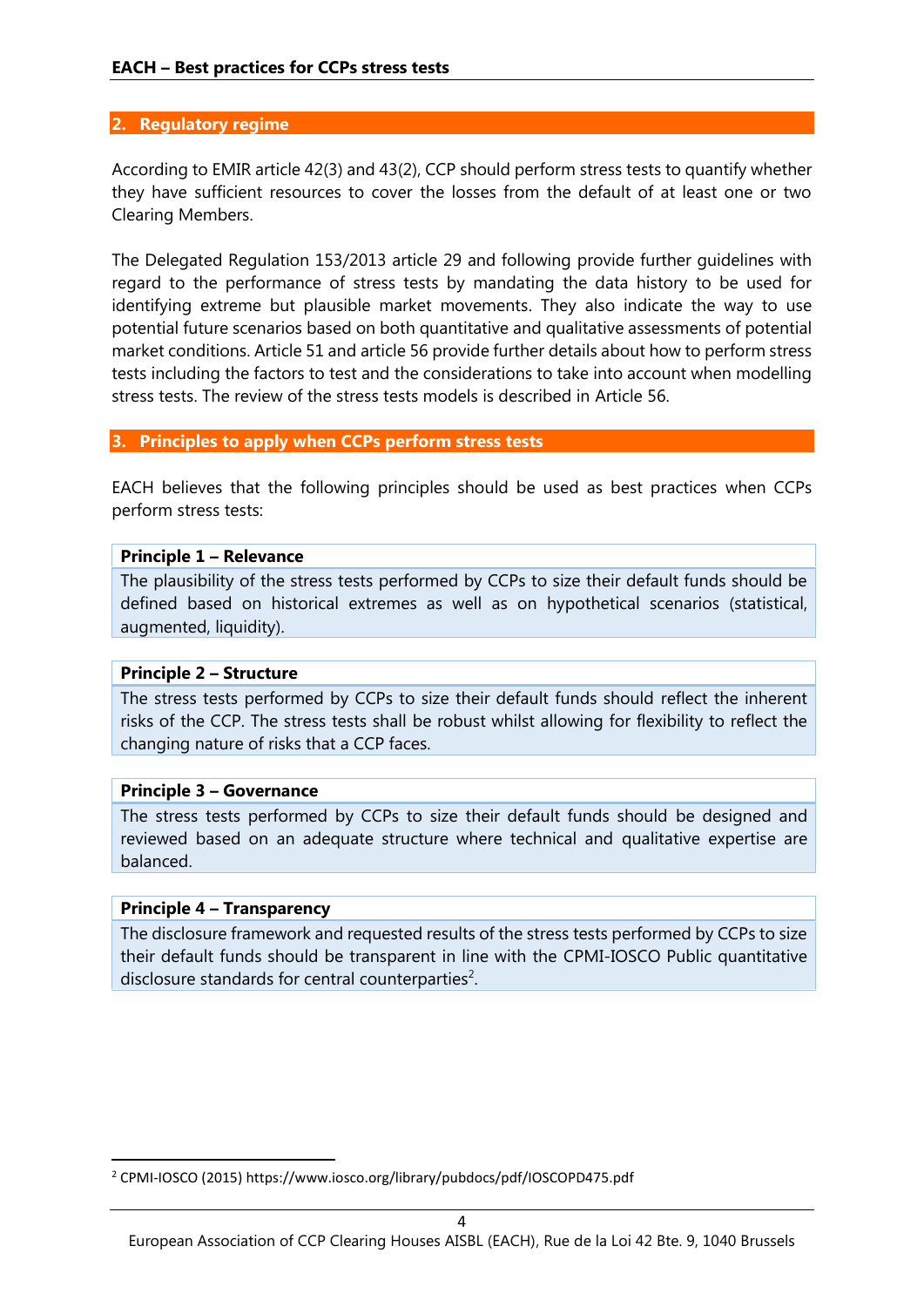## **4. Risk management areas subject to best practice**

EACH believes that the following areas of risk management should be subject to best practices with regard to how risk is measured by a CCP in a stress scenario:

| 4.1 Scenarios                                     | 4.7 Collateral  |
|---------------------------------------------------|-----------------|
| 4.2 Stress period of risk (margin period of risk) | 4.8 Allocation  |
| 4.3 Stress Positions and Prices                   | 4.9 Governance  |
| 4.4 Stress liquidity                              | 4.10 Validation |
| 4.5 Aggregation                                   | 4.11 Disclosure |
| 4.6 Calculation of the stress effect              |                 |

These risk management topics are detailed below.

## **4.1. Scenarios**

### **4.1.1. Historical scenarios**

#### **Best practice 1**

Historical scenarios should be applied by taking **the historically observed stress shifts and making them relevant to today**. This would ensure that the historical scenarios are tailored to the current economic conditions, as the conditions of the time when they originally occurred may no longer be relevant.

With this approach, the Lehman's crisis, 1987 stock market crash, Euro Crisis, gulf war etc. would all be captured and applied but in a way that is relevant to the current market conditions.

#### **The example of Nickel**

In 2007 Nickel was trading at c\$50,000 a ton, with a severe shortage of Nickel in the marketplace and huge pre-crisis demand and speculation. The price collapsed by close to 9%, c\$4,450 overnight. This contrasts with today where prices are c\$13,000 a ton and there is huge over supply, lots of warehouse stocks and far less demand and speculation. With the application of shifts to today's prevailing prices and market conditions, a \$4,450 stress would reflect a 34% price fall, significantly higher than the 9% observed in 2007.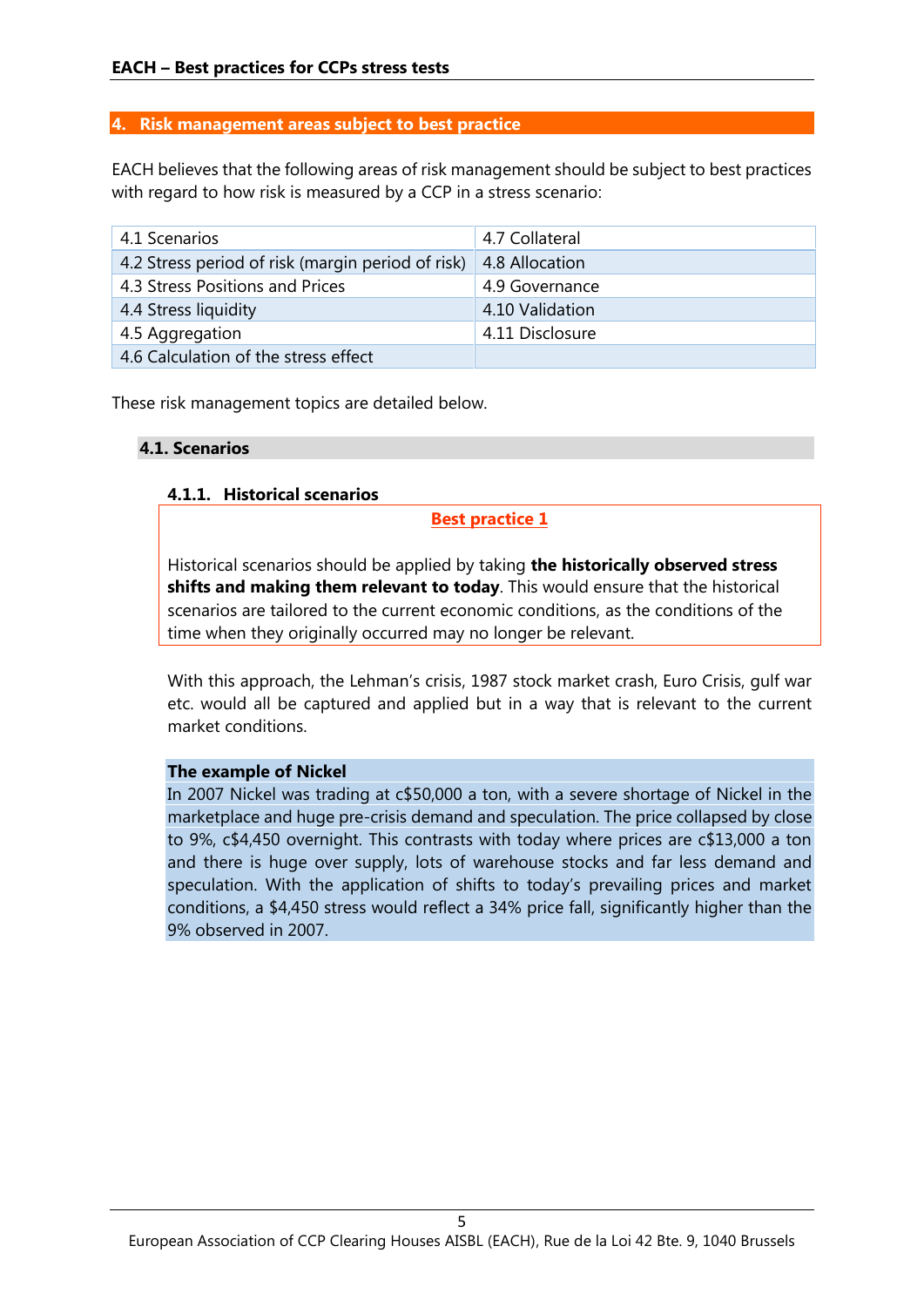## **4.1.2. Hypothetical scenarios**

## **Best practice 2**

When creating hypothetical scenarios, **CCPs should consider the following factors**:

- **Use of augmented scenarios** determined using historical data in order to create a new situation. During periods of stress, previously observed correlation breaks may occur which create the breakdown of model assumptions and must be taken into account.
- Use of scenarios created from purely **simulated factors**, which must be plausible and explainable.

### **4.1.3. Magnitude of scenarios (purpose 'Sizing')**

EACH proposes an approach towards defining 'extremeness' in respect of market events that impact positions cleared and the default waterfall of CCPs.

# **Best practice 3**

**Minimum standards for confidence level and holding period**

**EACH proposes the use of a model to generate comparable magnitude of shifts across products in terms of level of extremeness and plausibility**. This is particularly important in the situation where different lengths of history are available, and hence where a purely historical approach may lead to misleading results.

**EACH believes that this model should target a minimum level of confidence of 99.9%**. The events modelled through historical or hypothetical scenarios are expected to occur infrequently, but potentially with a high impact for financial markets. Therefore, given the limited number of such stressed observations, statistical significance for such high confidence levels will not be possible. Depending on the specific characteristic of a product or risk profile, the 99.9% confidence level may be subject to adaptations by one or more CCPs. CCPs may therefore apply a scaling factor in terms of number of standard deviations relative to its margin rates in order to obtain market scenarios that would be above the 99.9% level of confidence.

In order to ensure a level playing field amongst CCPs across the world, this minimum confidence level should be adopted globally.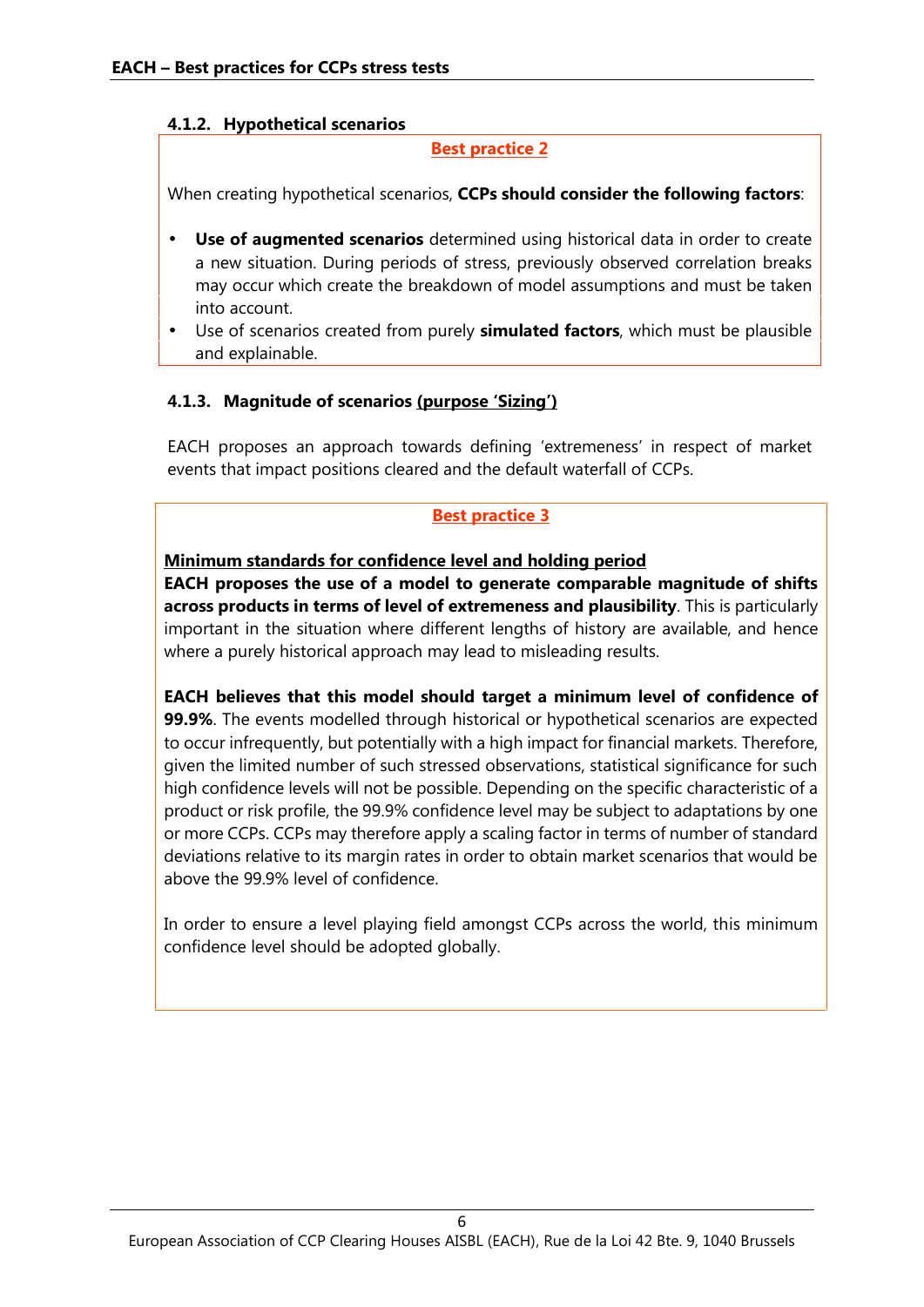## **Definition of 'extremeness'**

The definition of '**extremeness**' is specific to particular products and markets, therefore it is difficult to assign a specific value. CCPs should consider the following issues when assigning such a value:

- EACH believes the price shock should be relevant for the underlying products. Justification should be provided to ensure transparency and when both absolute and relative may be acceptable, the choice should be rationalised.
- The price shock should be applied to the current market price and volatility levels.
- The price shock should be appropriate to the number of risk factors describing the exposure of the portfolio. This means that for relevant products, orders higher than parallel shift should be considered and justified to ensure appropriate transparency.

Economically relevant events could be used and must have significance for the products cleared by the CCP. Should the product not have a significant history a relevant proxy could be used. Shocks that result in losses that exceed margin will typically (though not exclusively) be used.

## **Definition of 'plausible'**

- Scenarios shall be consistent from a macro-economic perspective
- Scenarios, whether historical or hypothetical, should be assessed based on their plausibility – scenarios having an infinitesimally low probability of occurrence should be remodeled in order to satisfy the assumption of plausibility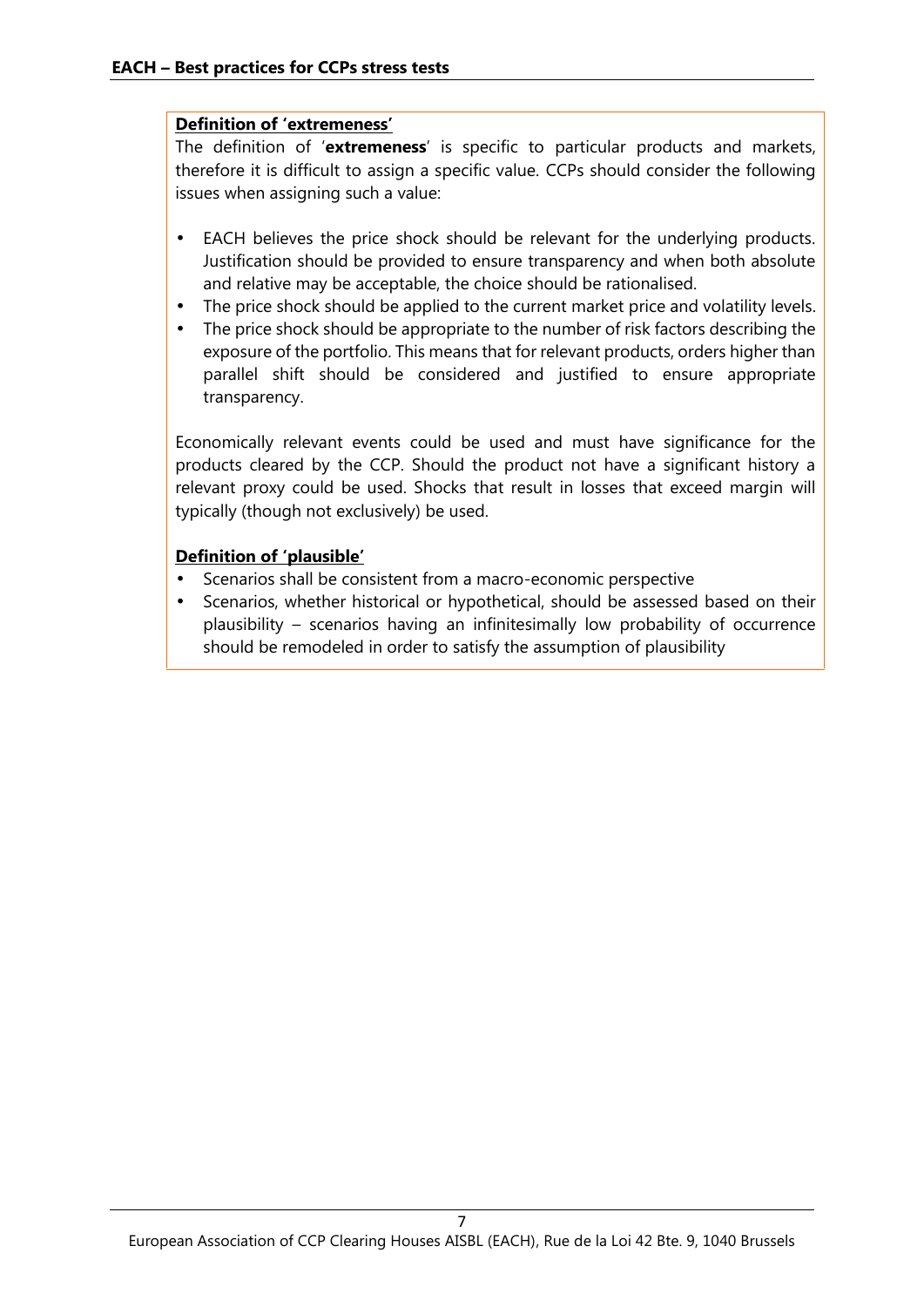## **4.2. Stress period of risk (margin period of risk)**

**The stress period of risk (SPOR) can be defined as the number of days to be taken into consideration when determining the price movement parameters**. It is a similar concept to the margin period of risk (MPOR), with the difference that the SPOR is applied as a single shock.

According to article 53.5 of the European Commission Delegated Regulation 153/2013, for European CCPs the stress tests shall consider the liquidation period as provided for in article 26 of the Delegated Regulation 153/2013: at least 5 days for OTC derivatives and at least 2 days for financial instruments other than OTC derivatives.

#### **Best practice 4**

### **Period of risk**

**The stress period of risk should be aligned with the MPOR**. A default process can extend over several days with some positions being liquidated before others. The actual close out process will be specific to the type of product and the positions of the clearing member in default.

## **Application**

In order to ensure clarity, it **should be assumed that the shock is applied as one movement over the entire stress period of risk** (which makes no assumptions when positions are closed out or hedged during the stress period of risk).

#### **Flexibility**

Different liquidation periods can be applied for different products/accounts when calculating initial margins. Since there is only one theoretical price movement scenario for the whole portfolio, **the most conservative practice is to apply the largest MPORs if there is more than one possibility**. For example, in the case where house account is applied a 5 day MPOR and clients 7 day, use the one that leads to the largest price variation.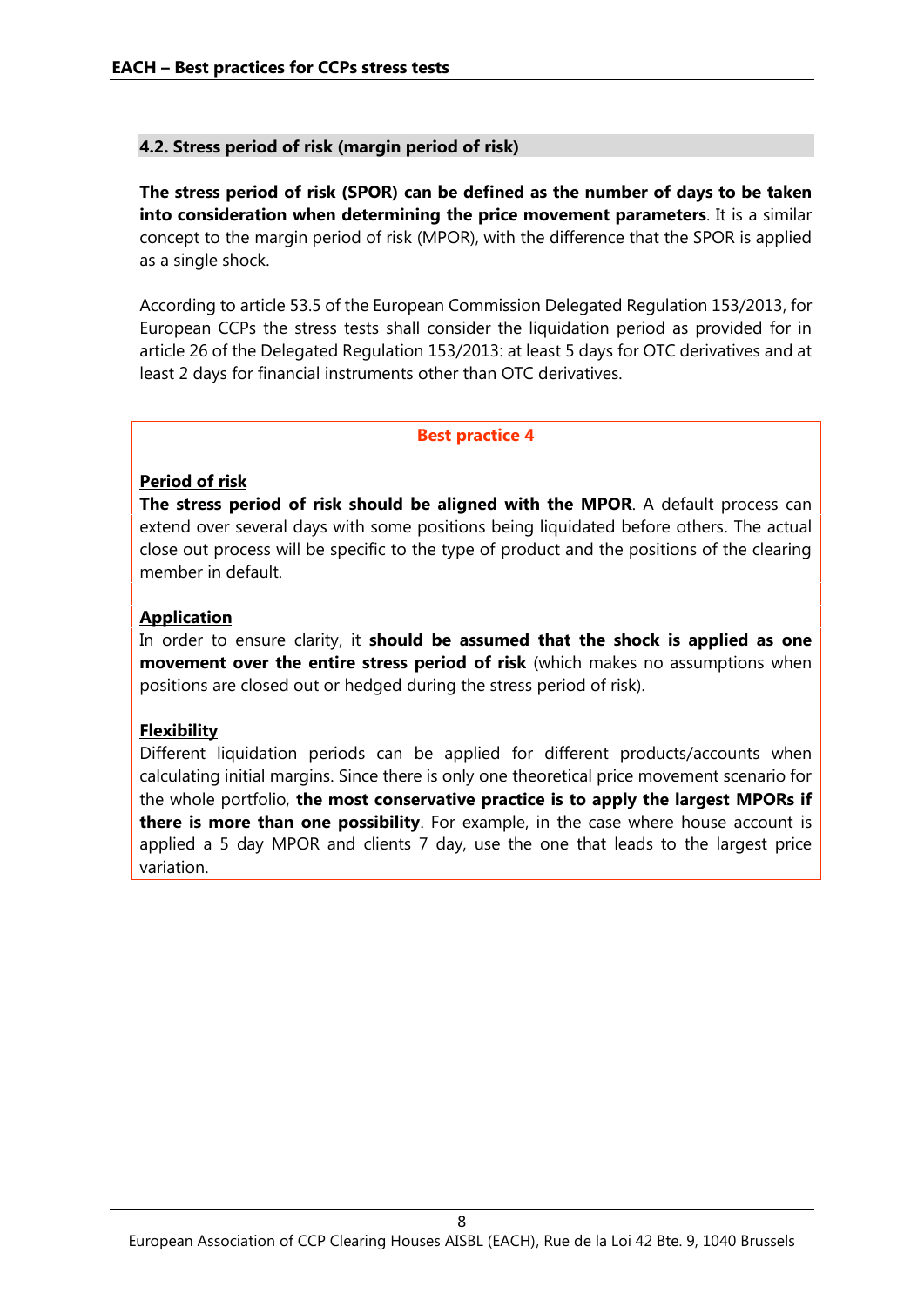## **4.3. Stress positions and prices**

Stress positions are the positions used for calculating the effects of a price shock. Prices are usually used as a starting point for applying the price shock.

A default can happen during a day when positions from the last end of day exist. Positions might have become more or less stress containing and therefore the last overnight position should be used as the best estimate.

### **Best practice 5**

To avoid making arbitrary assumptions about the transactions that are concluded during the day and the price changes, the **stress test should be performed using end of day positions and prices**. This would ensure achieving more comparable results.

### **4.4. Stress liquidity**

EACH believes it is important to understand how to deal with market liquidity in a stress scenario. Liquidity can be modelled in different ways (MPOR, quantile, etc.). CCPs require some flexibility in respect of the definition of stress liquidity.

#### **Best practice 6**

In the definition of stress liquidity, CCPs should consider the following:

- The liquidity or concentration risk resulting from large positions must be explicitly evaluated.
- This exposure can be:
	- o Embedded in the IM or stress model itself (e.g. in case liquidity risk is already conservatively captured in the IM, it is not needed in the stress model, as this would mean double counting)
	- o Applied in the form of a penalty multiplier for large positions (concentration) to be used for IM and/or stress test calculations based on the assumption made
	- o An extension of MPOR, which could for example be done by multiplying IM parameter by square root (MPOR for large positions / MPOR for normal positions), and for those large positions with stress test losses apply the ratio 'IM increased for large positions / Basis IM', for instance.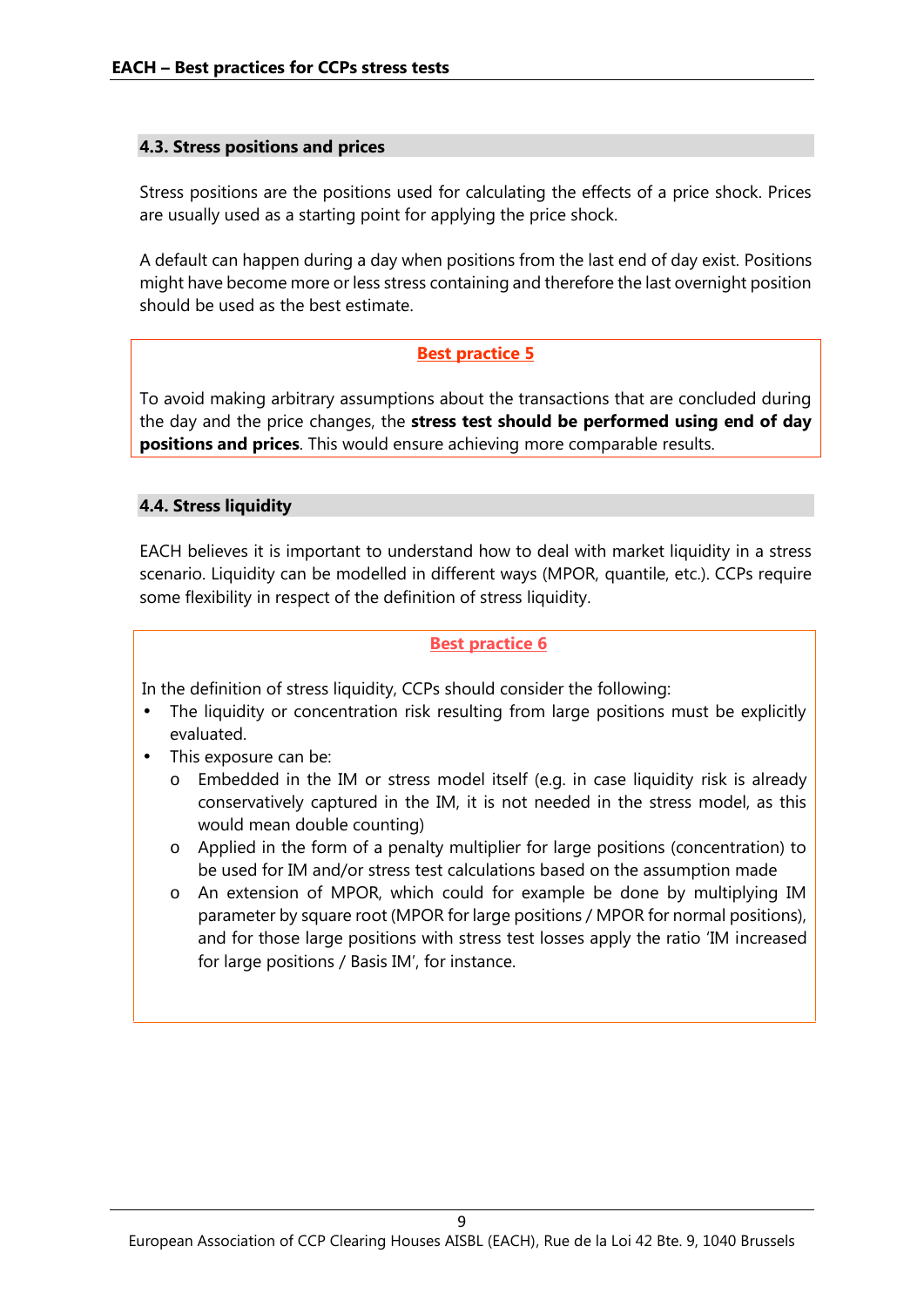# **4.5. Aggregation**

## **Best practice 7**

#### **Impact of client default on guarantee fund sizing**

With regard to Cover 2, EACH believes that the stress tests to size the default fund should reflect the different levels of client protection of different segregated models. The underlying assumptions should be clearly detailed and consistent with the overall risk framework.

### **Respect of the segregation structure**

When calculating the stress shortage on a clearing member level, the segregation structure of the clients of this clearing member has to be respected (i.e. no offsets are allowed between the segregated pools).

### **Inclusion of SIG**

When sizing the default fund to cover the stress test risk of the two riskiest clearing members (cover 2), the skin in the game (SIG) shall be deducted from the stress shortage, considering that in a real situation the SIG goes before the default fund.

### **4.6. Calculation of the stress effect**

CCPs calculate the stress effect by applying the price shock to the end of day positions of the last business day and calculating the P&L (i.e. the theoretical variation margin) for each portfolio.

## **Best practice 8**

**A portfolio in this context is any portfolio that has to be recorded separately under the EMIR requirements** i.e. a house portfolio, individually segregated client or omnibus segregated client account. This means that the positions within such an account should be netted before the P&L is calculated.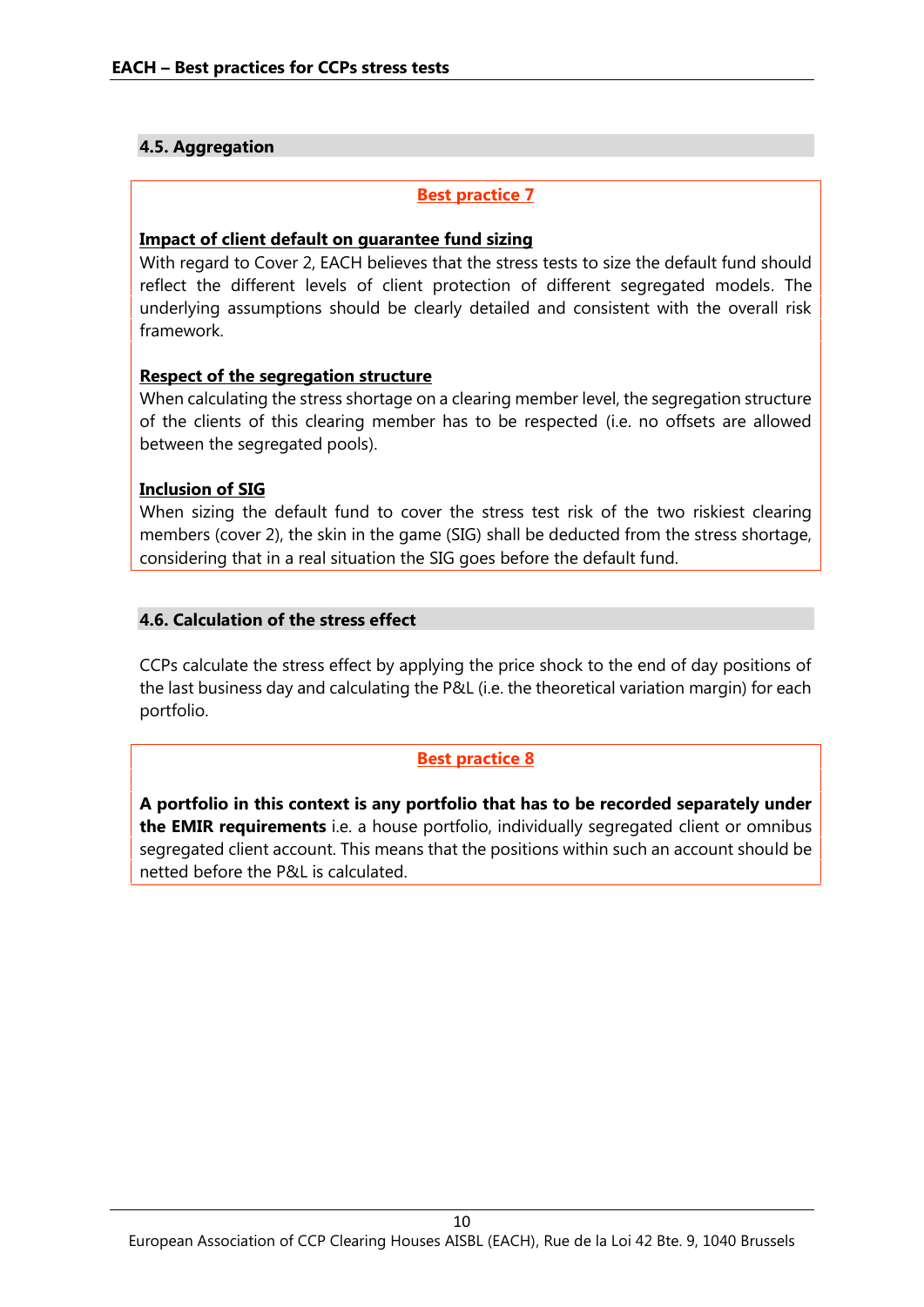# **4.7. Collateral**

According to EMIR article 46 and Chapter X of Delegated Regulation 153/2013 article 41 (2) the collateral haircuts should take into account liquidation in stressed conditions.

# **Best practice 9**

Stress testing must take into account adequate collateral haircuts, to account for changes in liquidity, during stressed conditions. **The collateral value should therefore generally be used in stress testing.**

Only with the prior approval of a CCP's Risk Management department, excess collateral could be withdrawn prior to a default by the Clearing Member in question, and this must be taken into account. Therefore **the amount used as a measure for collateral available should be no more than the overall margin requirement as of the same end of day as the positions**.

# **4.8. Allocation**

# **Best practice 10**

Although CCPs generally define how to allocate the overall default fund size to individual clearing members based on a measure of the risk exposure, **they should have the flexibility to perform this allocation in a way that promotes prudent risk management**. A one-size-fits-all approach would be inadequate.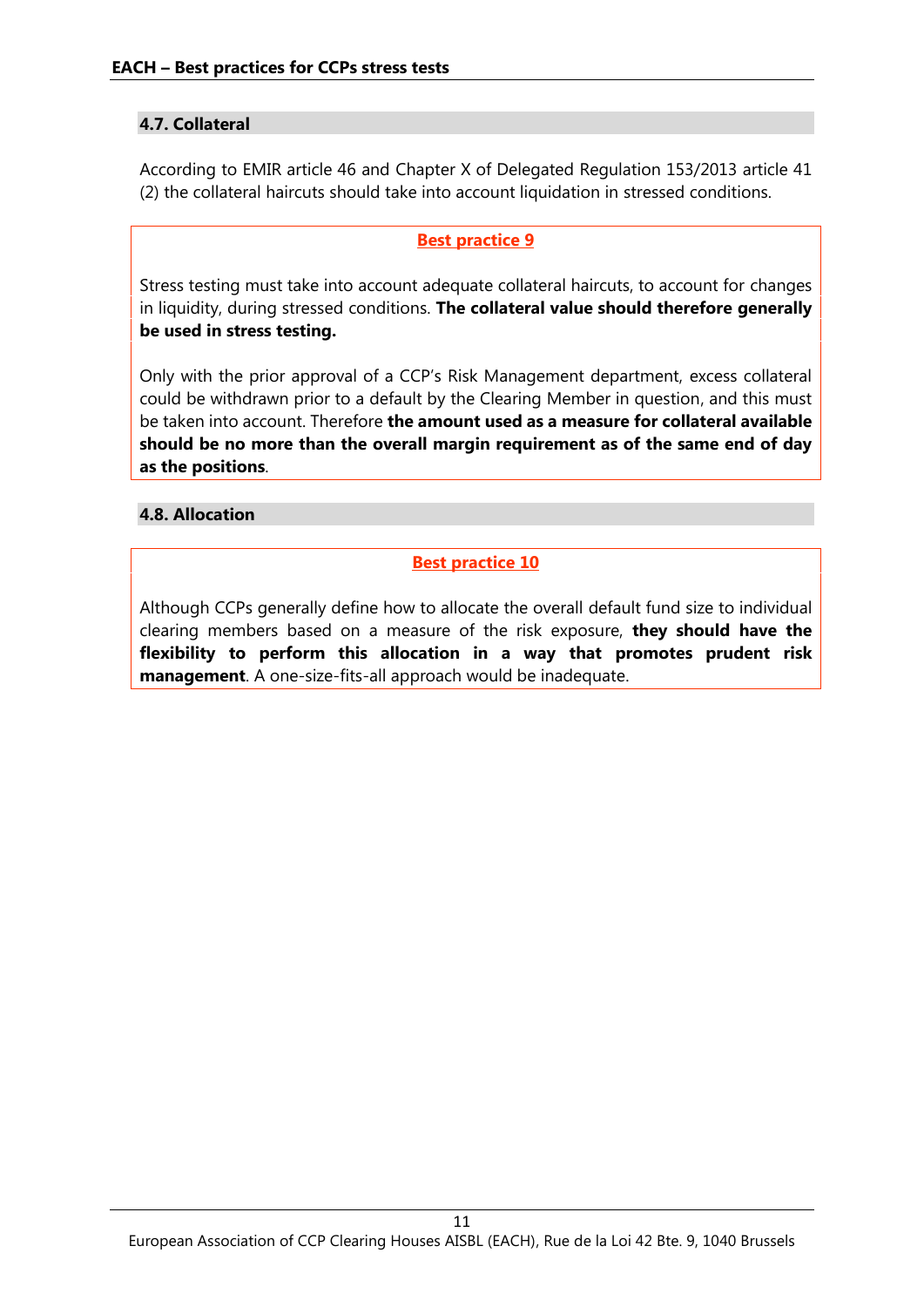# **4.9. Governance**

A CCP's stress test should be subject to an appropriate governance structure, which should be tailored to the particular case of the CCP. Stress test governance structures like those applied to banks cannot be used as a reference. The purposes of stress testing in banks and in CCPs are very different:

|                       | <b>CCPs</b>                                                                                                                                                                                                                                                                                                                                                                                                                                                     | <b>Banks</b>                                                                                                                                                                                                                                                              |
|-----------------------|-----------------------------------------------------------------------------------------------------------------------------------------------------------------------------------------------------------------------------------------------------------------------------------------------------------------------------------------------------------------------------------------------------------------------------------------------------------------|---------------------------------------------------------------------------------------------------------------------------------------------------------------------------------------------------------------------------------------------------------------------------|
| <b>Objective</b>      | To determine the level of required<br>financial resources that are called for<br>from the participants (as the default<br>fund is only financed by the Clearing<br>Members) whereas for banks they are<br>used to determine the adequate level<br>of capital that a bank must hold.                                                                                                                                                                             | To determine the adequacy of<br>overall capital that the bank<br>should hold against their risk.                                                                                                                                                                          |
| <b>Scope</b>          | Specific to the type of product and the<br>respective market conditions in order<br>to fulfil the requirements of EMIR and<br>the Delegated Regulation 153/2013,<br>whereas for bank stress tests are<br>defined<br>based<br>global<br>on<br>more<br>macroeconomic scenarios                                                                                                                                                                                    | Broad-based macro-prudential<br>scenarios impacting the bank's<br>various business lines.                                                                                                                                                                                 |
| <b>Frequency</b>      | Performed daily in line with the PFMIs,<br>whereas bank stress tests are typically<br>performed on a monthly or quarterly<br>basis.                                                                                                                                                                                                                                                                                                                             | Monthly or Quarterly basis                                                                                                                                                                                                                                                |
| <b>Transparency</b>   | CCPs already provide a high level of<br>transparency given their adoption of<br>CPMI-IOSCO<br>qualitative<br>the<br>and<br>quantitative disclosure standards.                                                                                                                                                                                                                                                                                                   | Bank stress tests were created<br>to provide transparency about<br>resilience of<br>financial<br>the<br>institutions to adverse market<br>developments, as well as to<br>contribute<br>the<br>to<br>overall<br>assessment of systemic risk in<br>the EU financial system. |
| <b>Responsibility</b> | CCPs must continue to administer<br>their stress tests as they hold the<br>requisite data on member and client<br>portfolio composition. CCPs should<br>continue to operate the stress tests<br>under the EMIR framework and<br>supervision of their regulators. Bank<br>stress tests were mainly driven by the<br>external<br>lack<br>of<br>governance/transparency<br>the<br>on<br>banks' stress magnitudes/parameters.<br>CCPs are very transparent already. | broad-based<br><b>The</b><br>macro-<br>prudential scenarios require a<br>specific administration of the<br>stress tests.                                                                                                                                                  |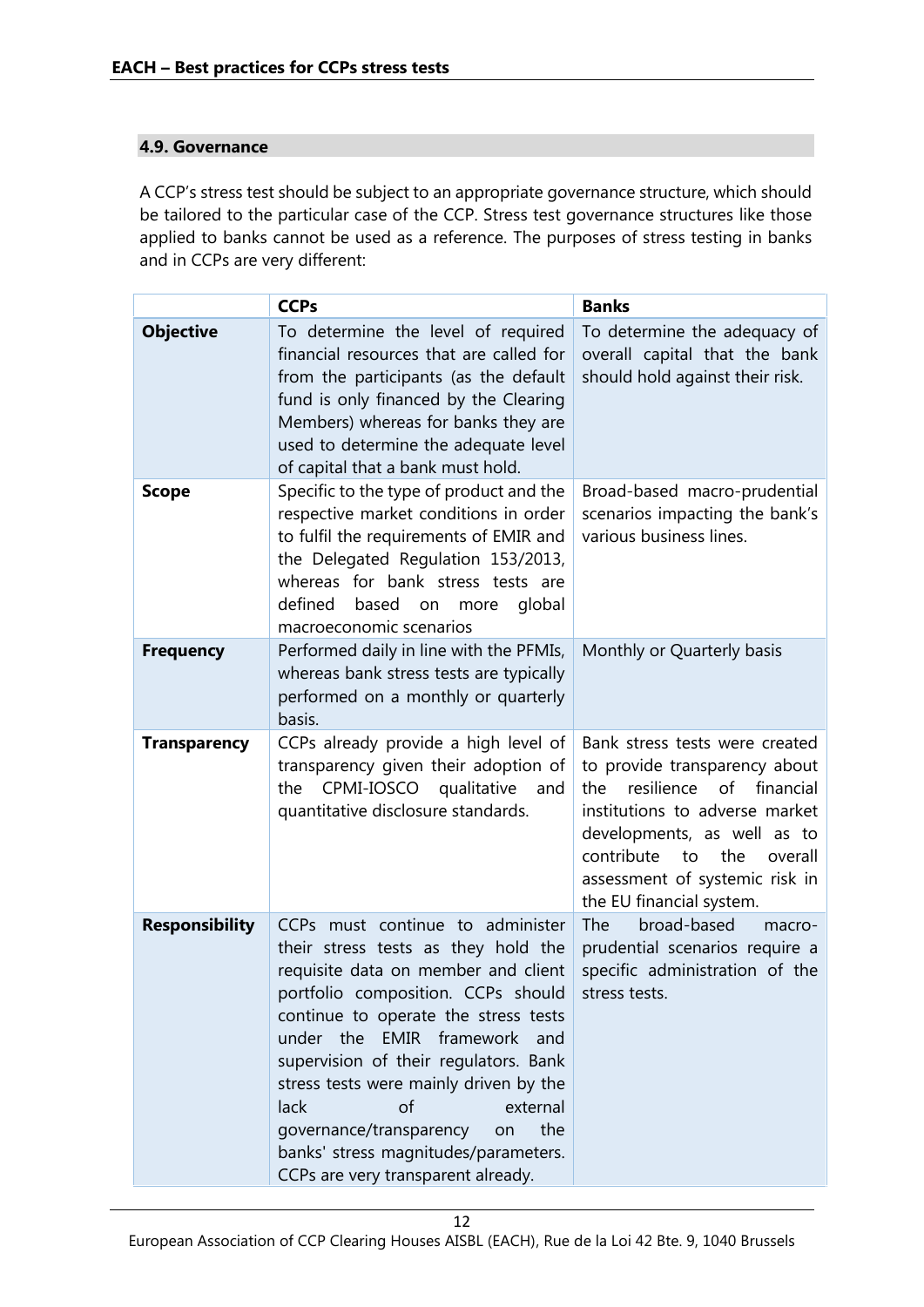# **Best practice 11**

A CCP's stress test should be subject to an appropriate governance structure including:

- **Risk management team** responsible for carrying out the daily stress testing procedures and tasks that may be documented within internal policies. The teams are responsible for monitoring, analysing and escalating any issues to senior management in case there is an emergency from a client or market activity.
- **Senior management** accountable for the development, implementation and management oversight of the stress testing framework.
- **Risk Committee** acts as an external market representative in assessing the risk profile of the CCP and provides expert opinion when required.
- **Independent validation** responsible for confirming the accuracy and appropriateness of the stress testing methodology and framework of the CCP.

# **4.10. Validation**

# **Best practice 12**

In line with the EMIR legislation, **the stress test framework applied by CCPs should be validated by an independent party**. This party could be internal or external. In both cases, the governance and the absence of conflict of interest needs to be clearly defined and transparent.

## **4.11. Disclosure**

# **Best practice 13**

EACH agrees with the **public disclosure framework defined by CPMI-IOSCO** in their document 'Public quantitative disclosure standards for central counterparties<sup>3</sup>.

# **5. Conclusion**

The above principles and risk management areas subject to best practice should set a common ground for CCPs to perform stress tests to size the default funds. EACH hopes this contributes to the regulatory debate and specifically to the current work of CPMI-IOSCO<sup>4</sup>. EACH stands ready to engage with regulators and policy makers to discuss this paper in detail and provide the relevant expertise on this subject.

<sup>3</sup> https://www.bis.org/cpmi/publ/d125.pdf

<sup>4</sup> https://www.bis.org/press/p150311.htm